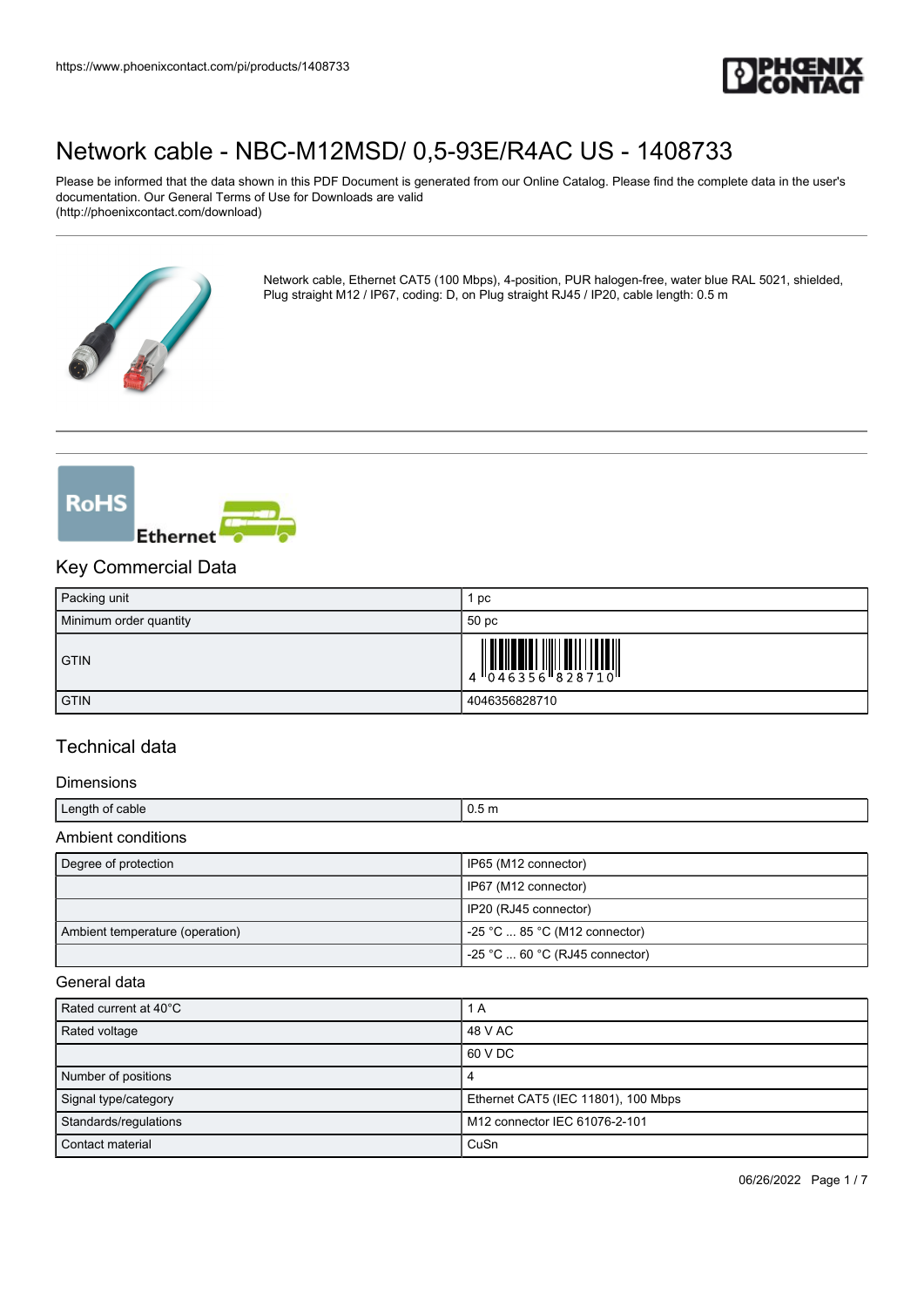

## Technical data

### General data

| Contact carrier material                      | TPU GF                                             |  |
|-----------------------------------------------|----------------------------------------------------|--|
| Contact surface material                      | Ni/Au                                              |  |
| Housing material                              | Plastic                                            |  |
| Transmission characteristics (category)       | CAT5                                               |  |
| Transmission speed                            | 100 Mbps                                           |  |
| Characteristics head 1                        |                                                    |  |
| Head type                                     | Plug straight M12 / IP67                           |  |
| Coding                                        | D (Data)                                           |  |
| Characteristics head 2                        |                                                    |  |
| Head type                                     | Plug straight RJ45 / IP20                          |  |
| <b>Standards and Regulations</b>              |                                                    |  |
| Standards/specifications                      | M12 connector IEC 61076-2-101                      |  |
| Cable                                         |                                                    |  |
| Cable type                                    | Ethernet flexible CAT5, 2-pair                     |  |
| Cable type (abbreviation)                     | 93E                                                |  |
| UL AWM style                                  | 20963 (80°C/30 V)                                  |  |
| Signal type/category                          | Ethernet CAT5 (IEC 11801), 100 Mbps                |  |
| Cable structure                               | 2x2xAWG26/7; SF/UTP                                |  |
| Conductor cross section                       | 2x 2x 0.14 mm <sup>2</sup>                         |  |
| AWG signal line                               | 26                                                 |  |
| Conductor structure signal line               | 7x 0.16 mm                                         |  |
| Core diameter including insulation            | $0.98$ mm                                          |  |
| Wire colors                                   | white/orange-orange, white/green-green             |  |
| <b>Twisted pairs</b>                          | 2 cores to the pair                                |  |
| Overall twist                                 | Two pairs with two fillers to the core             |  |
| Shielding                                     | Aluminum-coated foil, tinned copper braided shield |  |
| Optical shield covering                       | 70 %                                               |  |
| External sheath, color                        | water blue RAL 5021                                |  |
| Outer sheath thickness                        | $1.2 \text{ mm}$                                   |  |
| External cable diameter D                     | 6.4 mm ±0.2 mm                                     |  |
| Minimum bending radius, fixed installation    | 4 x D                                              |  |
| Minimum bending radius, flexible installation | $8 \times D$                                       |  |
| Tensile strength GRP                          | $\leq 80$ N                                        |  |
| Cable weight                                  | 42 kg/km                                           |  |
| Outer sheath, material                        | <b>PUR</b>                                         |  |
| Material conductor insulation                 | Foamed PE                                          |  |
| Conductor material                            | Bare Cu litz wires                                 |  |
| Standards/specifications                      | Electrical requirements EN 50288-2-2               |  |
| Insulation resistance                         | $\geq 500$ M $\Omega^*$ km                         |  |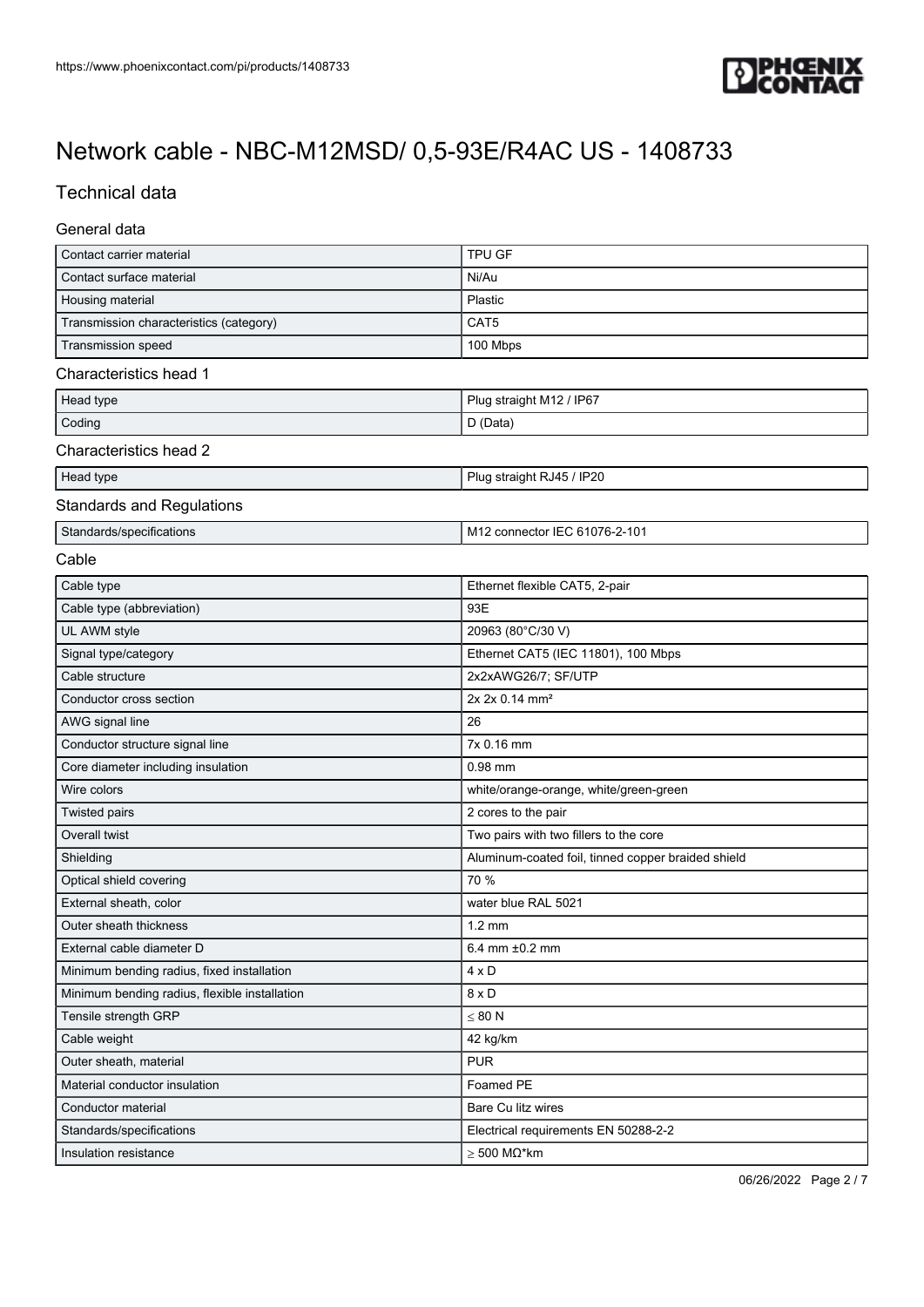

## Technical data

### Cable

| Loop resistance                                        | $≤$ 290.00 Ω/km                                            |
|--------------------------------------------------------|------------------------------------------------------------|
| Cable capacity                                         | approx. 45 nF/km (at 1 kHz)                                |
| Wave impedance                                         | 100 $\Omega$ ±5 $\Omega$ (at 100 MHz)                      |
| Near end crosstalk attenuation (NEXT)                  | 65.3 dB (with 1 MHz)                                       |
|                                                        | 56.3 dB (at 4 MHz)                                         |
|                                                        | 50.3 dB (at 10 MHz)                                        |
|                                                        | 47.2 dB (at 16 MHz)                                        |
|                                                        | 45.8 dB (at 20 MHz)                                        |
|                                                        | 42.9 dB (at 31.25 MHz)                                     |
|                                                        | 38.4 dB (at 62.5 MHz)                                      |
|                                                        | 35.3 dB (at 100 MHz)                                       |
| Power-summated near end crosstalk attenuation (PSNEXT) | 62.3 dB (with 1 MHz)                                       |
|                                                        | 53.3 dB (at 4 MHz)                                         |
|                                                        | 47.3 dB (at 10 MHz)                                        |
|                                                        | 44.2 dB (at 16 MHz)                                        |
|                                                        | 42.8 dB (at 20 MHz)                                        |
|                                                        | 39.9 dB (at 31.25 MHz)                                     |
|                                                        | 35.4 dB (at 62.5 MHz)                                      |
|                                                        | 32.3 dB (at 100 MHz)                                       |
| Attenuation                                            | 3.2 dB (with 1 MHz)                                        |
|                                                        | 6 dB (at 4 MHz)                                            |
|                                                        | 9.5 dB (at 10 MHz)                                         |
|                                                        | 12.1 dB (at 16 MHz)                                        |
|                                                        | 13.6 dB (at 20 MHz)                                        |
|                                                        | 17.1 dB (at 31.25 MHz)                                     |
|                                                        | 24.8 dB (at 62.5 MHz)                                      |
|                                                        | 32 dB (at 100 MHz)                                         |
| Return loss (RL)                                       | 23 dB (at 4 MHz)                                           |
|                                                        | 24.1 dB (at 8 MHz)                                         |
|                                                        | 25 dB (at 10 MHz)                                          |
|                                                        | 25 dB (at 16 MHz)                                          |
|                                                        | 25 dB (at 20 MHz)                                          |
|                                                        | 23.6 dB (at 31.25 MHz)                                     |
|                                                        | 21.5 dB (at 62.5 MHz)                                      |
|                                                        | 20.1 dB (at 100 MHz)                                       |
| Signal runtime                                         | $5.3$ ns/m                                                 |
| Coupling resistance                                    | $\leq$ 100.00 m $\Omega$ /m (at 10 MHz)                    |
| Nominal voltage, cable                                 | $\leq$ 100 V (Peak value, not for high-power applications) |
| Test voltage Core/Core                                 | 700 V (50 Hz, 1 min.)                                      |
| Test voltage Core/Shield                               | 700 V (50 Hz, 1 min.)                                      |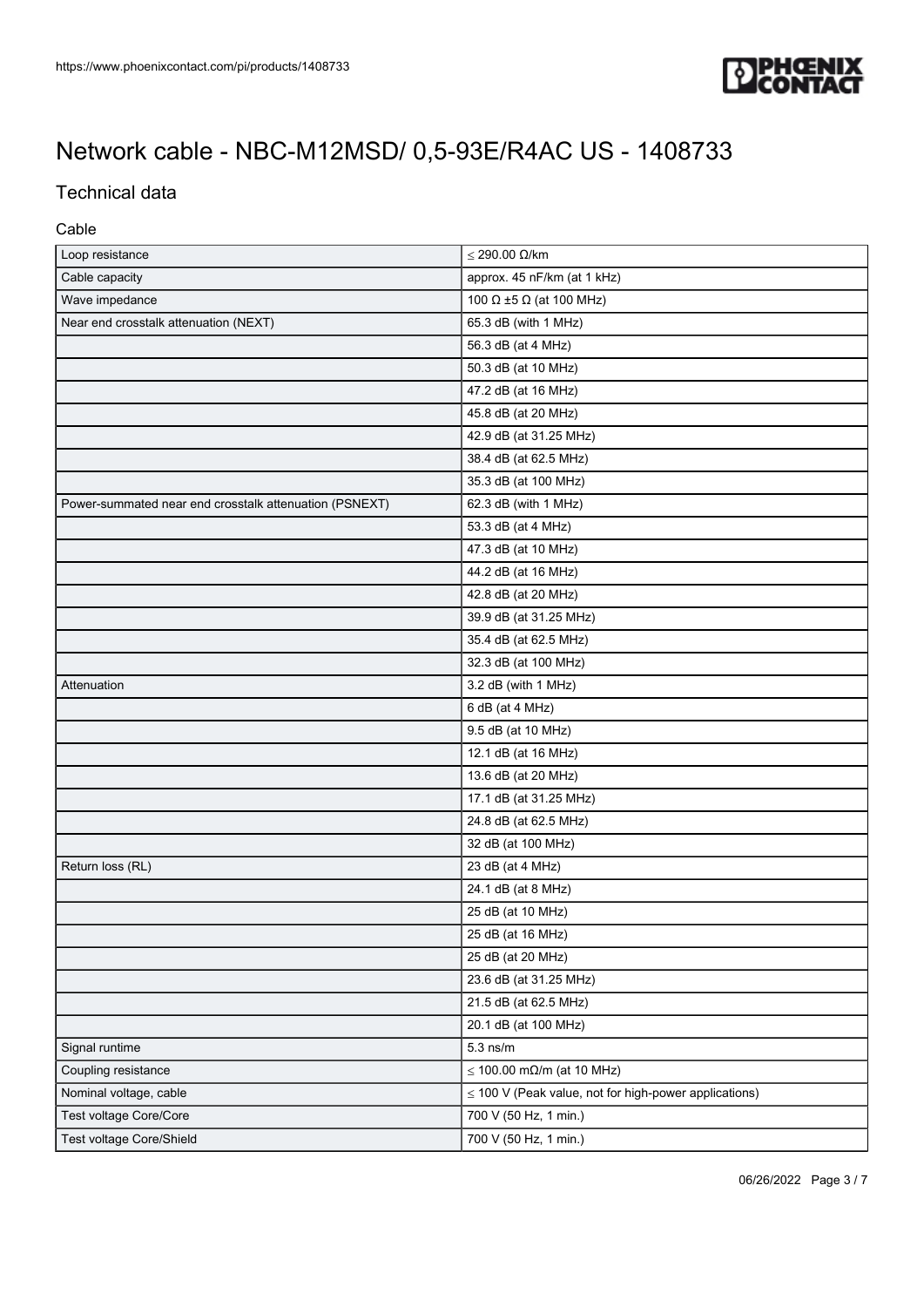

## Technical data

### Cable

| Current carrying capacity of cable<br>2 A (according to DIN VDE 0891-1) |                                              |  |
|-------------------------------------------------------------------------|----------------------------------------------|--|
| Flame resistance                                                        | according to IEC 60332-1-2                   |  |
|                                                                         | in acc. to UL VW1                            |  |
| Halogen-free                                                            | according to IEC 60754-1                     |  |
| Resistance to oil                                                       | according to EN 60811-2-1                    |  |
| Ambient temperature (operation)                                         | -40 °C  80 °C (cable, fixed installation)    |  |
|                                                                         | -20 °C  80 °C (Cable, flexible installation) |  |
| Ambient temperature (installation)                                      | $-20 °C  80 °C$                              |  |
| Ambient temperature (storage/transport)                                 | $-20 °C  80 °C$                              |  |
| Shielded                                                                | yes                                          |  |

### Environmental Product Compliance

| <b>REACH SVHC</b> | Lead 7439-92-1                                                                                                    |  |
|-------------------|-------------------------------------------------------------------------------------------------------------------|--|
| China RoHS        | Environmentally Friendly Use Period = 50 years                                                                    |  |
|                   | For information on hazardous substances, refer to the manufacturer's<br>l declaration available under "Downloads" |  |

## Drawings

Schematic diagram



Pin assignment M12 male connector, 4-pos., D-coded, male side

Dimensional drawing





Plug, M12 x 1, straight, shielded









Connector pin assignment plug RJ45

Dimensional drawing



RJ45 connector, IP20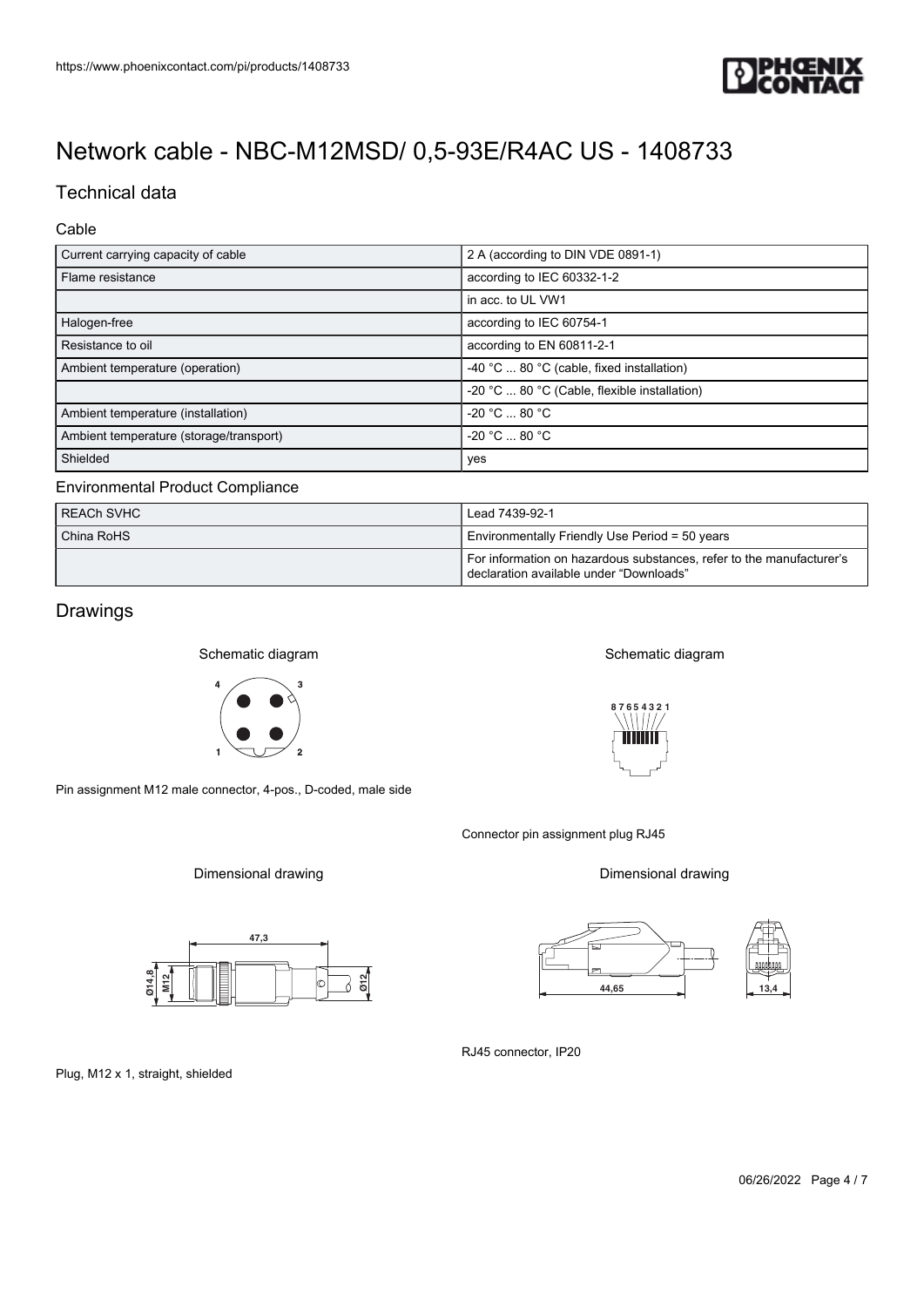

### Circuit diagram



Contact assignment of the M12 and RJ45 plug

Cable cross section



Ethernet flexible CAT5, 2-pair [93E]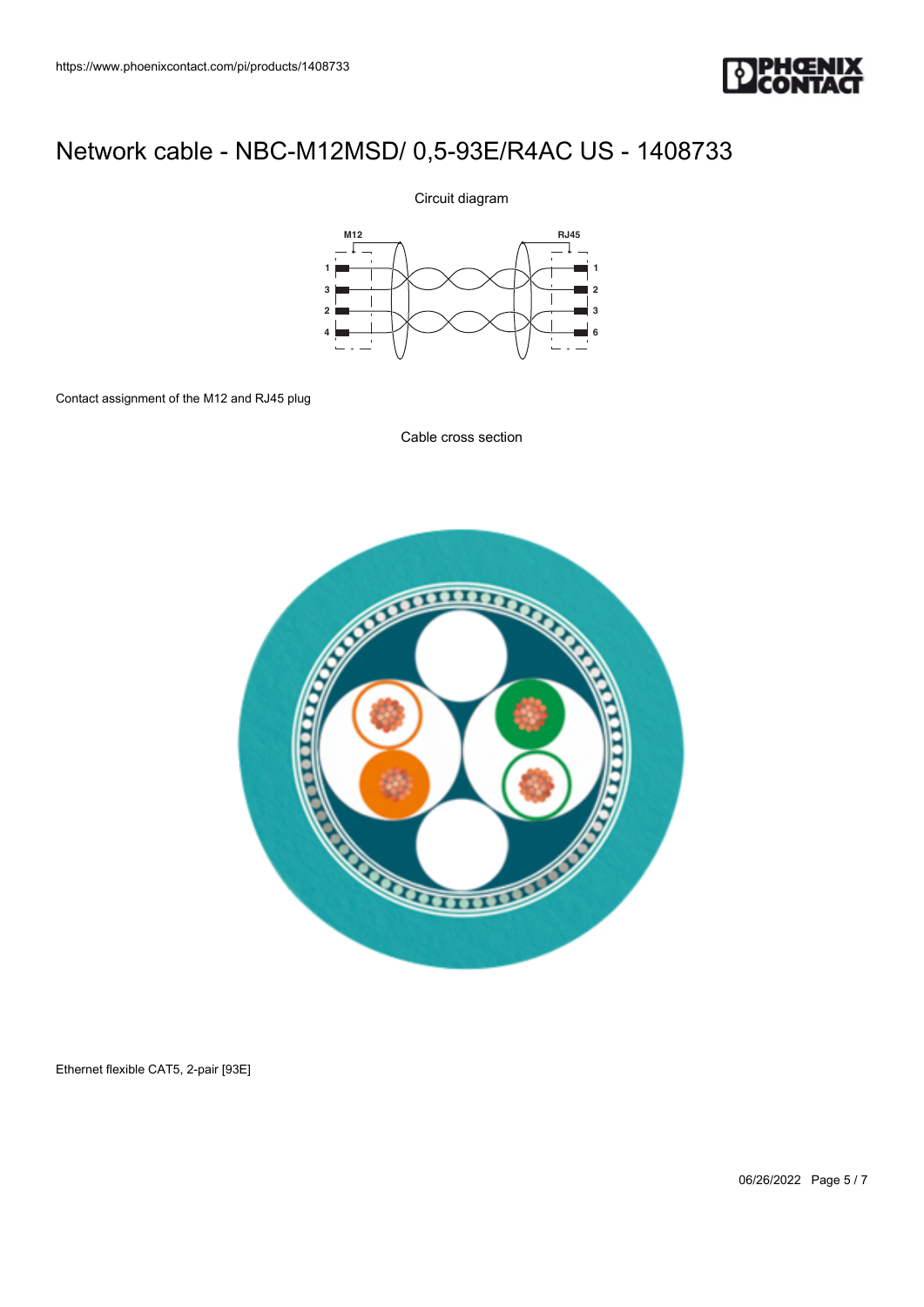

## **Classifications**

### eCl@ss

| eCl@ss 10.0.1 | 27060308 |
|---------------|----------|
| eCl@ss 11.0   | 27060307 |
| eCl@ss 4.0    | 24010400 |
| eCl@ss 4.1    | 24010400 |
| eCl@ss 5.0    | 19030300 |
| eCl@ss 5.1    | 19030300 |
| eCl@ss 6.0    | 27061800 |
| eCl@ss 7.0    | 27061801 |
| eCl@ss 9.0    | 27060308 |

### ETIM

| <b>ETIM 3.0</b> | EC001855 |
|-----------------|----------|
| <b>ETIM 4.0</b> | EC002599 |
| ETIM 6.0        | EC000830 |
| <b>ETIM 7.0</b> | EC001855 |

### UNSPSC

| <b>UNSPSC 6.01</b>   | 31251501 |
|----------------------|----------|
| <b>UNSPSC 7.0901</b> | 31251501 |
| UNSPSC 11            | 31251501 |
| <b>UNSPSC 12.01</b>  | 31251501 |
| UNSPSC 13.2          | 31251501 |
| UNSPSC 18.0          | 26121604 |
| UNSPSC 19.0          | 26121604 |
| <b>UNSPSC 20.0</b>   | 26121604 |

## Approvals

### Approvals

#### Approvals

UL Listed / EAC-RoHS / cUL Listed / cULus Listed

### Ex Approvals

### Approval details